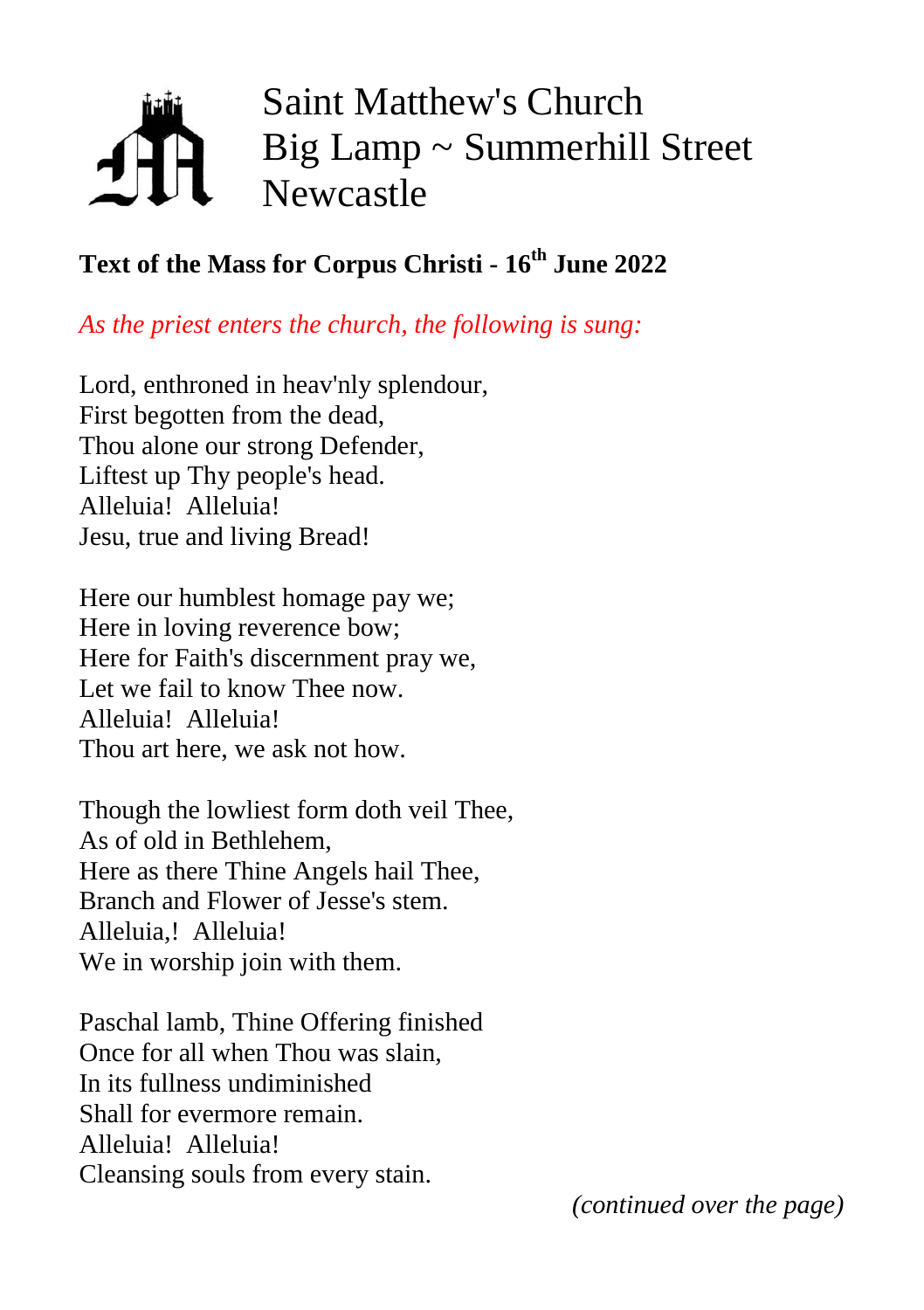Life-imparting heavenly Manna, Stricken rock from streaming side, Heaven and earth with loud hosanna Worship Thee, the Lamb Who died. Alleluia! Alleluia! Risen, Ascended, Glorified.

> Words: GH Bourne 1840 - 1925 Music: Bryn Calfaria Melody by William Owen 1913 - 93

+ The Grace of our Lord Jesus Christ and the love of God and the fellowship of the Holy Spirit be with you. And with thy spirit.

Whoever eats the Bread or drinks the cup of the Lord unworthily, eats and drinks judgement upon themselves. Examine your lives, therefore, and call to mind your sins.

We are often slow to follow the example of Christ: Kyrie eleison. Kyrie eleison.

We often fail to be known as Christ's disciples: Christe eleison. Christe eleison.

We often fail to walk the way of the Cross: Kyrie eleison. Kyrie eleison

Almighty God, who forgives all who truly repent, have mercy upon *you*, pardon and deliver *you* from all *your* sins, confirm and strengthen *you* in all goodness, and keep *you* in life eternal; through Jesus Christ our Lord. Amen.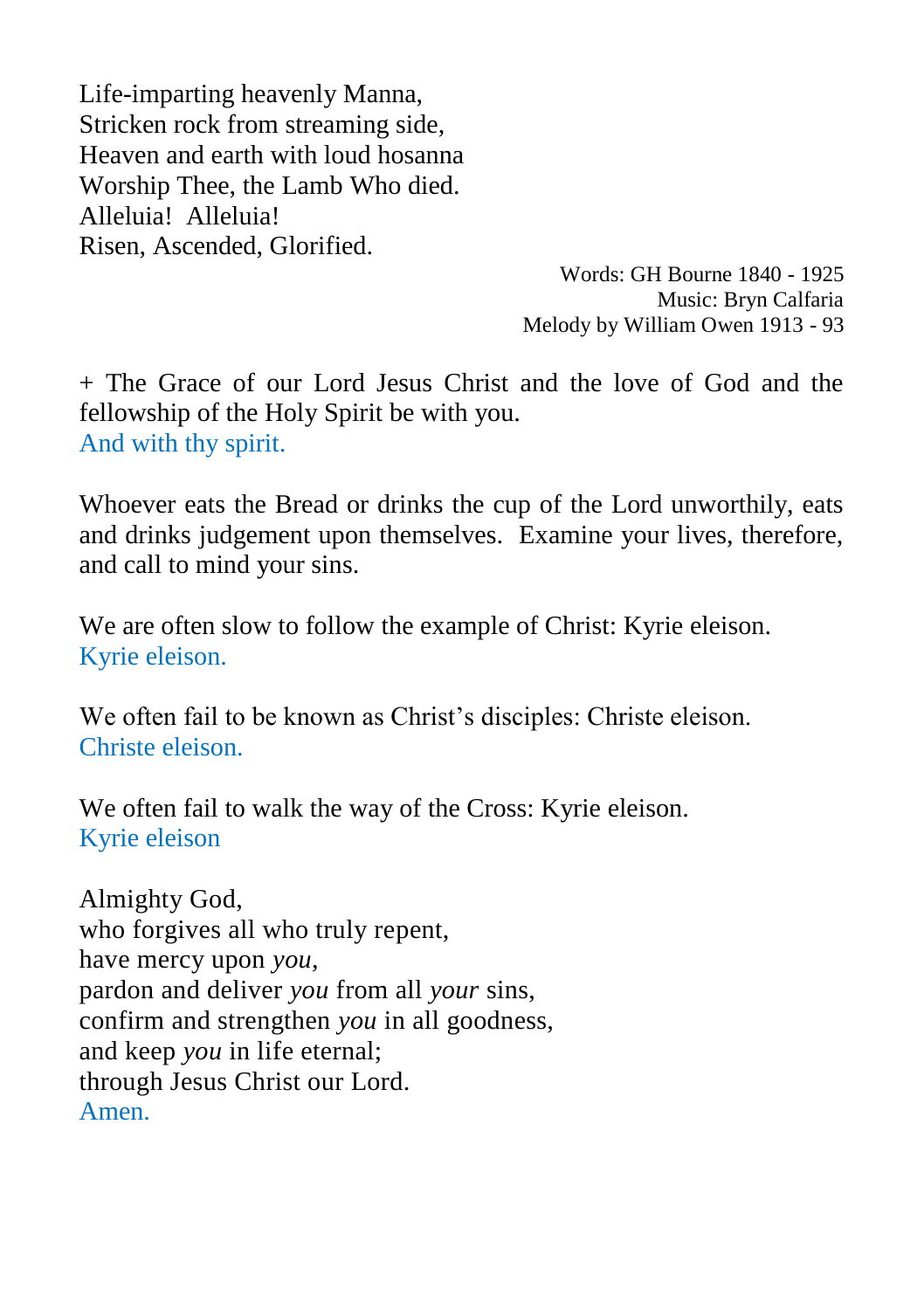The Lord fed His people with the finest wheat and honey: their hunger was satisfied, alleluia. Rejoice in honour of God our Maker: shout for joy to the God of Jacob.. Glory be to the Father and to the Son and to the Holy Ghost; as it was in the beginning is now and ever shall be, world without end. Amen. The Lord fed  $&c$ 

### *During the Gloria in excelsis, the Altar, the symbol of God's Presence, may be honoured with incense.*

Glory be to God on high. And in earth peace, goodwill towards men. We praise Thee, we bless Thee, we worship Thee, we glorify Thee, we give thanks to Thee for Thy great glory, O Lord God, heavenly King, God the Father almighty. O Lord, the only-begotten Son, Jesus Christ: O Lord God, Lamb of God, Son of the Father, that takest away the sins of the world, have mercy upon us. Thou that takest away the sins of the world, receive our prayer. Thou that sittest at the right hand of God the Father, have mercy upon us. For Thou only art holy, Thou only art the Lord; Thou only, O Christ, with the Holy Ghost, art most high, + in the glory of God the Father. Amen.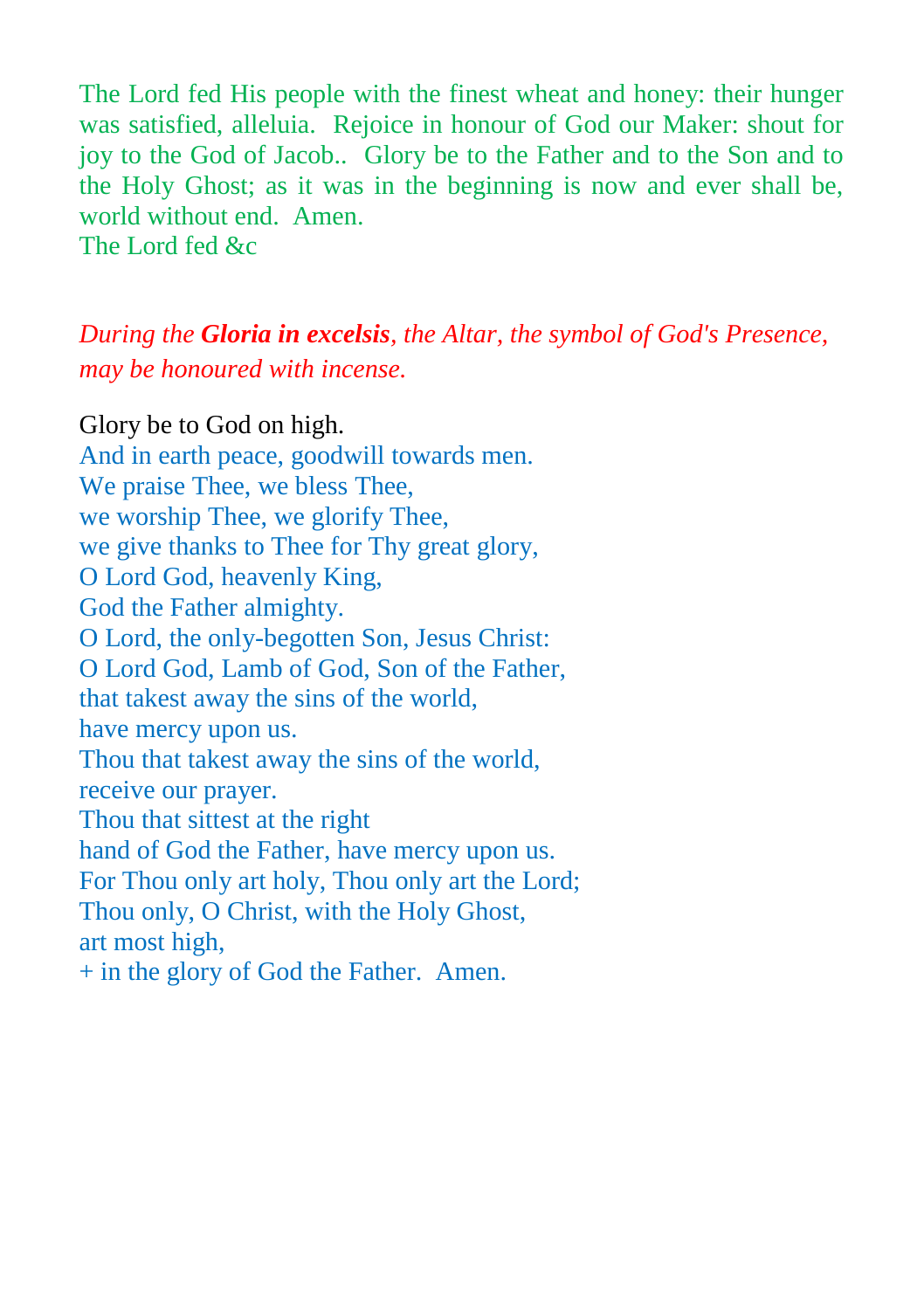Let us pray:

O God, Who under a wonderful Sacrament, has left unto us a memorial of Your Passion, Death and glorious Resurrection: grant us so to venerate the sacred Mysteries of Your Body and Blood that we may evermore perceive within ourselves the fruits of Your Redemption, Who lives and reigns with the Father and the Holy Spirit; God, throughout all ages, world without end. Amen.

A Reading from the Book of the Genesis.

Mel-chiz'edek king of Salem brought out bread and wine; he was priest of God Most High. And he blessed him and said, "Blessed be Abram by God Most High, maker of heaven and earth; and blessed be God Most High, who has delivered your enemies into your hand!"

This is the Word of the Lord. Thanks be to God.

- The Lord said to my lord, 'Sit at my right hand, ♦ until I make your enemies your footstool.'
- May the Lord stretch forth the sceptre of your power;  $\bullet$  rule from Zion in the midst of your enemies.
- 'Noble are you on this day of your birth; ♦ on the holy mountain, from the womb of the dawn the dew of your new birth is upon you.'
- The Lord has sworn and will not retract: ♦ 'You are a priest for ever after the order of Melchizedek.'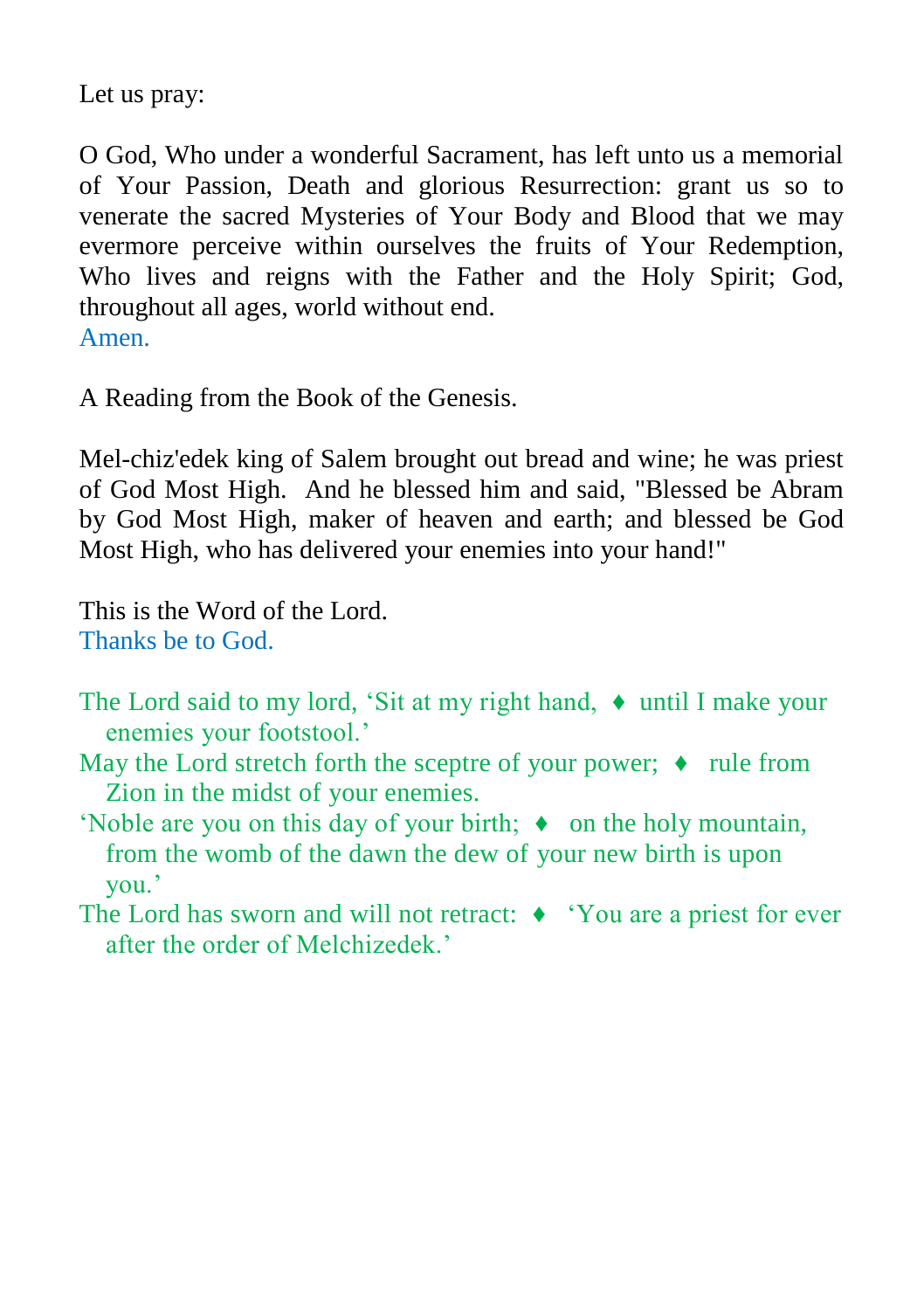A Reading from the former Letter of Saint Paul to the Church in Corinth.

I received from the Lord what I also delivered to you, that the Lord Jesus on the night when he was betrayed took bread, and when he had given thanks, he broke it, and said, "This is my body which is for you. Do this in remembrance of me." In the same way also the cup, after supper, saying, "This cup is the new covenant in my blood. Do this, as often as you drink it, in remembrance of me." For as often as you eat this bread and drink the cup, you proclaim the Lord's death until he comes.

This is the Word of the Lord. Thanks be to God.

*The Gospel book is carried to the Lectern:*

Alleluia, alleluia, Alleluia, alleluia! I am the living Bread, which has come down from Heaven, says the Lord: anyone who eats this Bread shall live for ever. Alleluia, alleluia, Alleluia, alleluia!

*Christ's Presence in the words of the Gospel may be honoured with incense.*

Hear the Gospel of our Lord Jesus Christ according to Kuke. Glory be to Thee, O Lord.

Jesus welcomed them and spoke to them of the kingdom of God, and cured those who had need of healing. Now the day began to wear away; and the twelve came and said to him, "Send the crowd away, to go into the villages and country round about, to lodge and get provisions; for we are here in a lonely place." But he said to them, "You give them something to eat." They said, "We have no more than five loaves and two fish -- unless we are to go and buy food for all these people."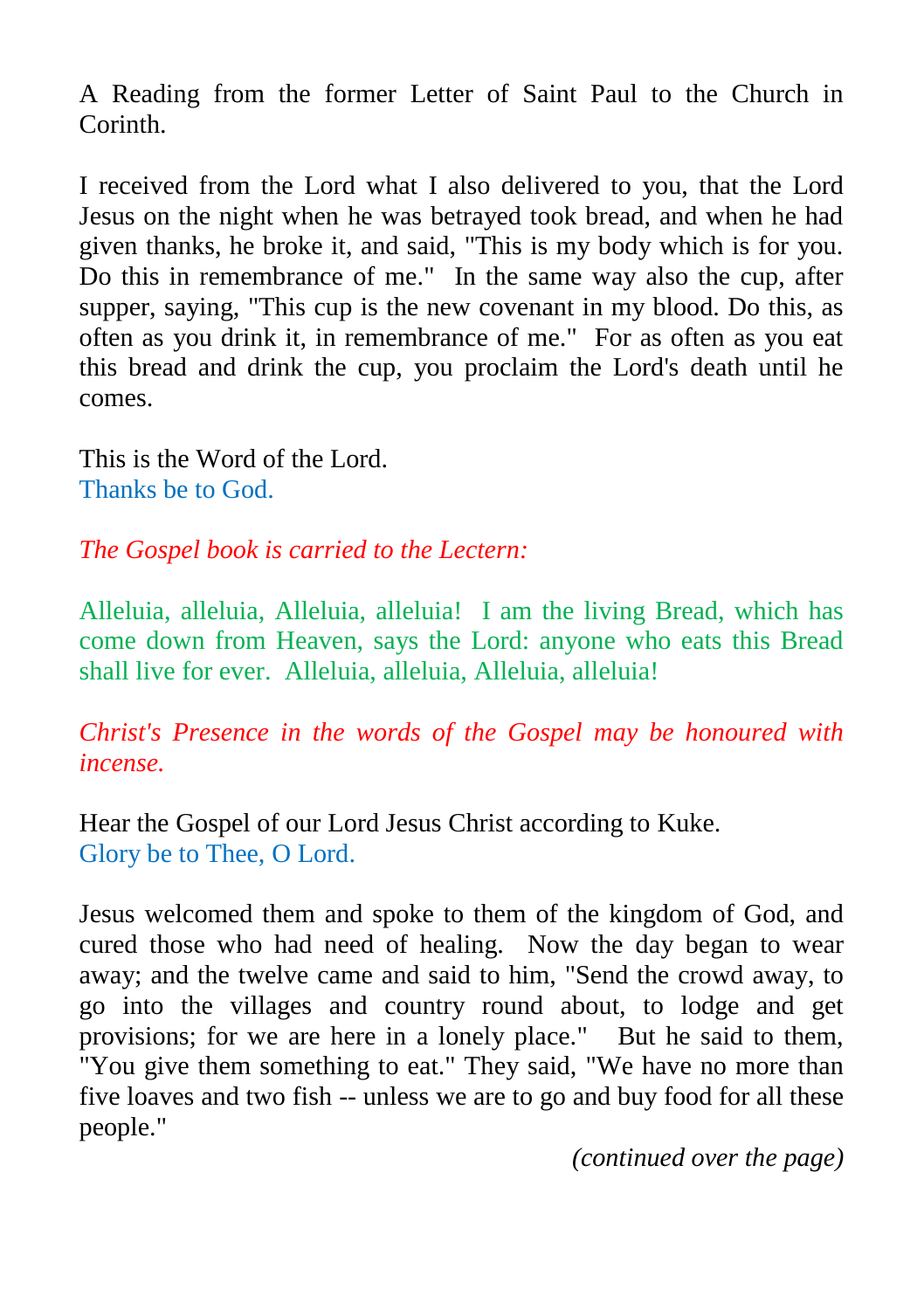For there were about five thousand men. And he said to his disciples, "Make them sit down in companies, about fifty each." And they did so, and made them all sit down. And taking the five loaves and the two fish he looked up to heaven, and blessed and broke them, and gave them to the disciples to set before the crowd. And all ate and were satisfied. And they took up what was left over, twelve baskets of broken pieces.

This is the Gospel of the Lord. Praise be to Thee, O Christ.

#### *A homily may follow.*

We believe in one God, the Father almighty, Maker of Heaven and earth, and of all things visible and invisible. And in one Lord Jesus Christ, the only begotten Son of God, begotten of His Father before all worlds. God of God, Light of Light,very God of very God, begotten not made; being of one substance with the Father, by Whom all things were made; Who for us men and for our salvation came down from Heaven and was incarnate by the Holy Ghost of the Virgin Mary, and was made man. and was crucified also for us under Pontius Pilate. He suffered and was buried, and the third day He rose again according to the Scriptures, and ascended into Heaven, and sitteth on the right hand of the Father.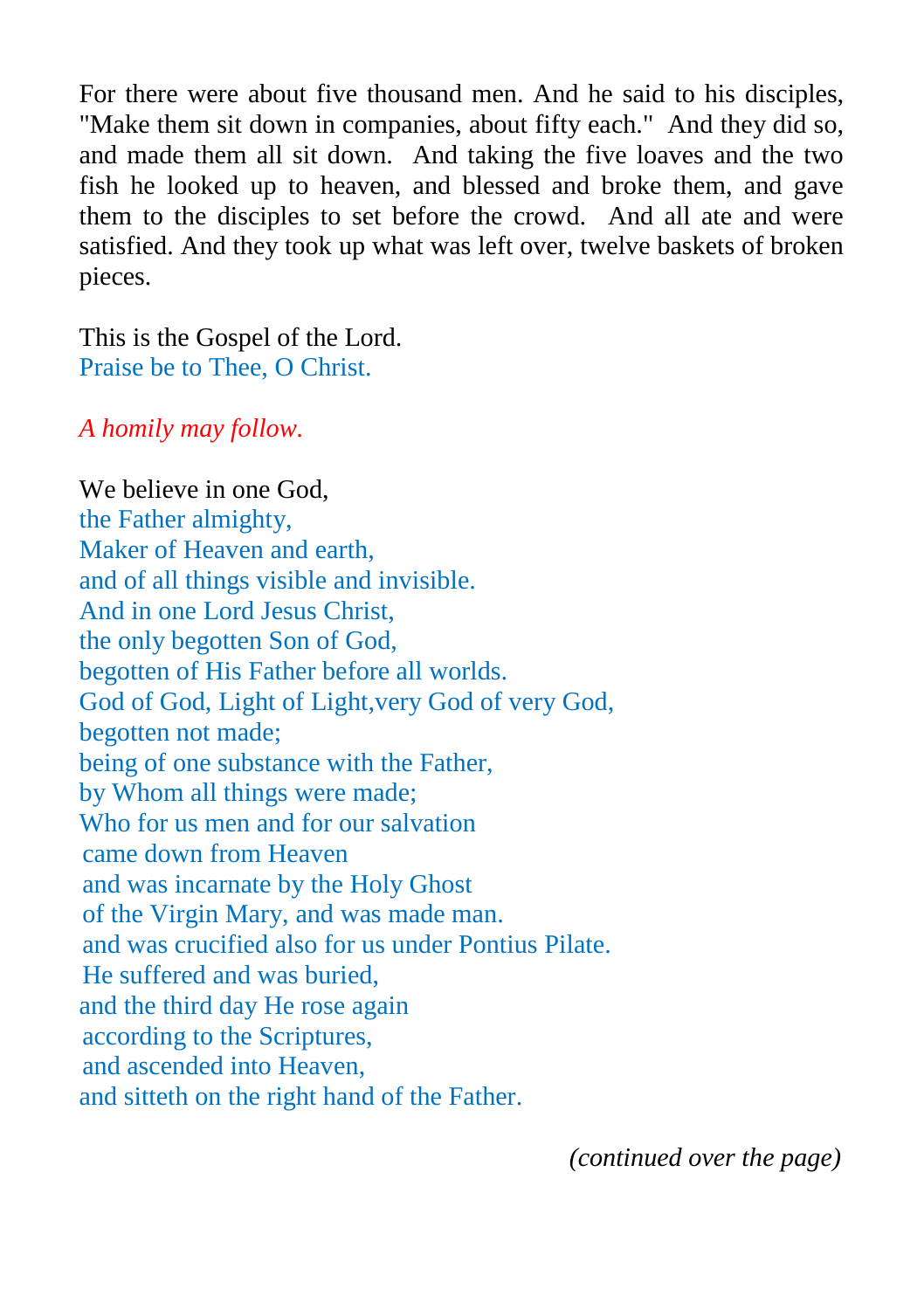And He shall come again in glory to judge both the quick and the dead; Whose Kingdom shall have no end. And we believe in the Holy Ghost, the Lord, the Giver of life, Who proceedeth from the Father and the Son, Who with the Father and the Son together is worshipped and glorified, Who spake by the prophets. And we believe one Holy Catholic and Apostolic Church, We acknowledge one Baptism for the remission of sins. And we look for the resurrection of the dead, + and the life of the world to come. Amen.

In the Name of Jesus Christ, the high Priest in Whose priesthood we share through the Sacrament of Baptism, with confidence we lay our prayers before God's throne of grace:

Here, where we celebrate that Christ gave us His Body to be our spiritual food, for the Church universal; let us pray to the Lord: Lord, hear us ... Lord, graciously hear us.

Here, where we recognise the Presence of Christ, Who takes away the sin of the world, for that world and the peoples for whom His Blood was shed; let us pray to the Lord: Lord, hear us ... Lord, graciously hear us.

Here, where we gather as Christ gathered with His friends to give us this meal, for our friends and all whose lives are joined to ours; let us pray to the Lord: Lord, hear us ... Lord, graciously hear us.

Here, where we remember the night of Christ's agony and trial, for all who share His sufferings through fear or pain or distress of many kinds; let us pray to the Lord: Lord, hear us ... Lord, graciously hear us.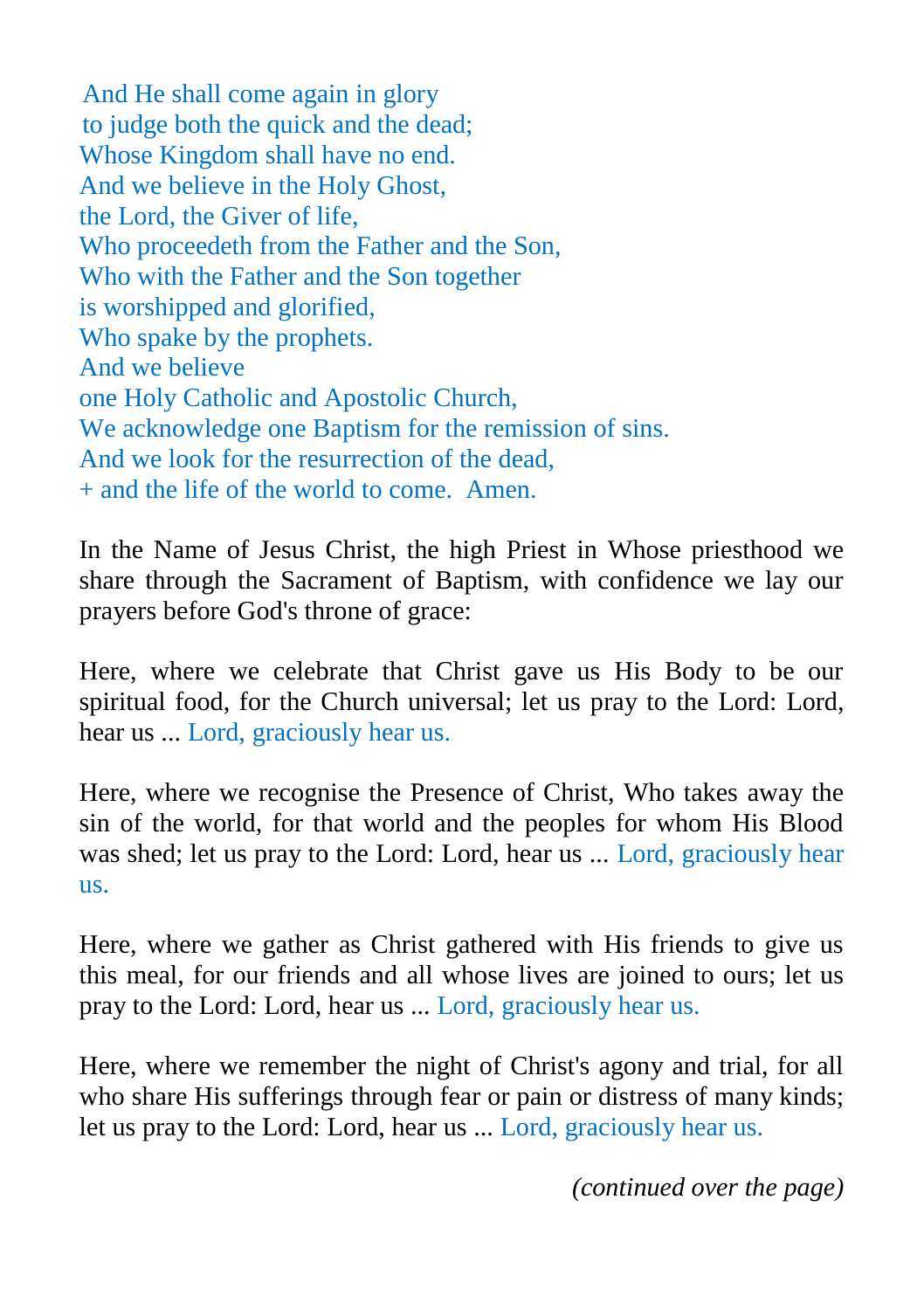Here, where we join our praises with the whole company of Heaven, for those whose course on earth is done; let us pray to the Lord: Lord, hear us ... Lord, graciously hear us.

In union with the blessed and glorious ever-virgin Mother of God, Mary most holy, Saint Matthew, Saint Philip, Saint Augustine, and all the saints we commend ourselves and all people to the love of our eternal God: Lord, hear us ... Lord, graciously hear us.

In union with our Lady, Saint Matthew, Saint Philip, Saint Augustine and all the saints, we ask that our prayers may come before Your heavenly Altar as tokens of our trust and worship through Jesus Christ our Lord.

Amen.

Our Lord Jesus Christ says, If, when you bring your gift to the Altar, you remember a grievance against you, leave your gift before the Altar. Go make peace: and only then offer your gift. The Peace of the Lord be always with you. And with thy spirit.

The Lord opened the doors of Heaven and rained down manna upon them to eat: He gave them bread from Heaven; they ate the bread of angels. Alleluia!

*As the bread and wine are brought to the Altar and prepared for the Mass, the following is sung:*

Let us here who represent Cherubim guards around God's throne, As they cry out their thrice holy hymn, Praising the life-giving Trinity, Lay aside all earthly care. Borne by the power of angels' wings To His people now comes the King of kings. Alleluia, alleluia, alleluia, alleluia!

*The preparation of the Altar continues; incense may be used to honour the place where Christ will become present.*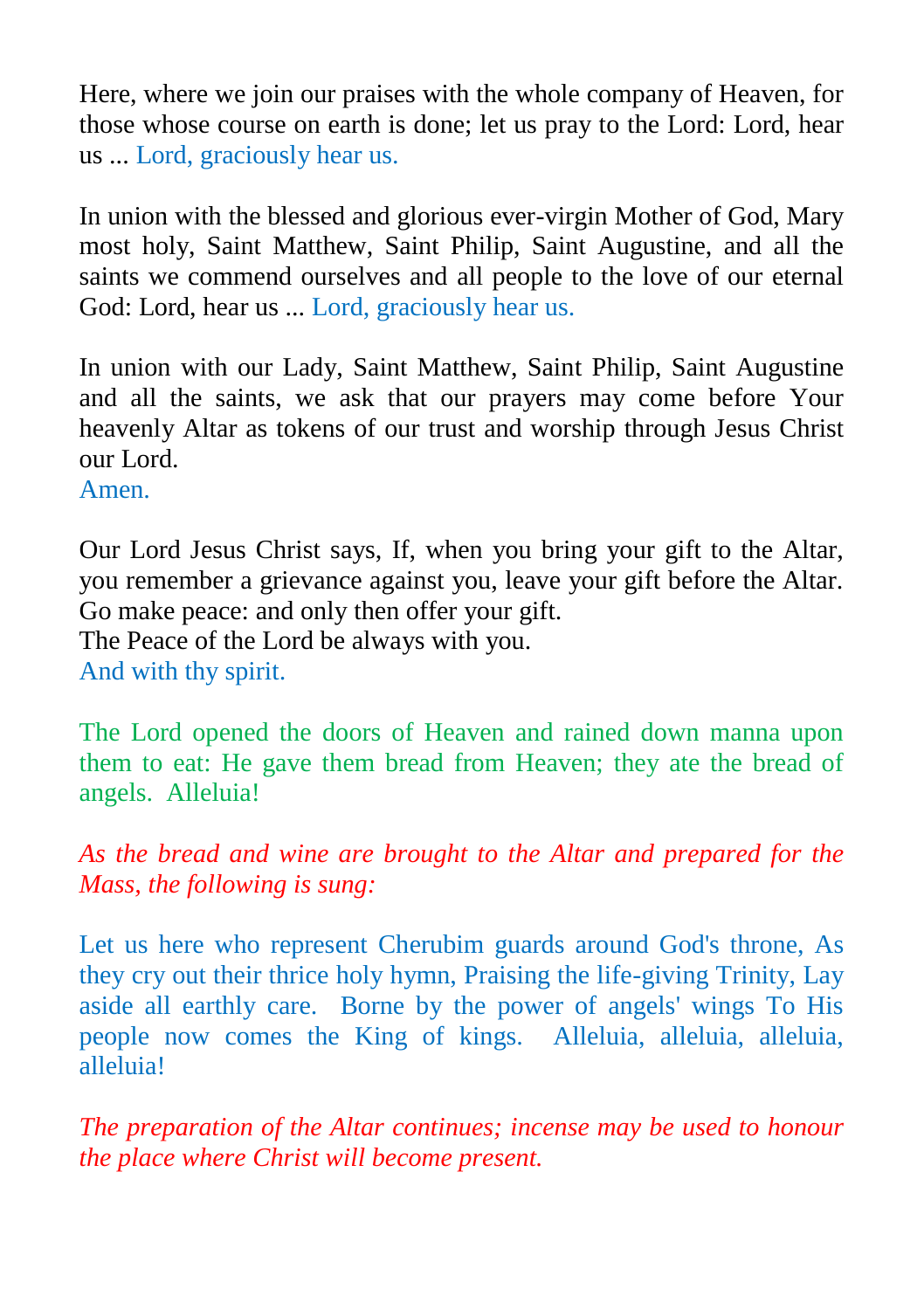We pray Thee, heavenly Father, To hear us in Thy love, And pour upon Thy children The unction from above; That so in love abiding, From all defilement free, We may in pureness offer Our Eucharist to Thee.

All that we have we offer, For it is all Thine own, All gifts, by this appointment, In bread and cup are shown; One thing alone we bring not, The wilfulness of sin, And all we bring is nothing Save that which is within.

Within the pure oblation, Beneath the outward sign, By that His operation, The Holy Ghost divine, Lies hid the sacred Body, Lies hid the precious Blood, Once slain, now ever glorious, Of Christ, our Lord and God.

Wherefore, though all unworthy To offer sacrifice, We pray that this our duty Be pleasing in our eyes; For praise, and thanks and worship, For mercy and for aid, The Catholic oblation Of Jesus Christ is made.

Words: VS Stucklet Coles 1845 - 1929 Music: Ellacombe Mainz Gesangbuch 1833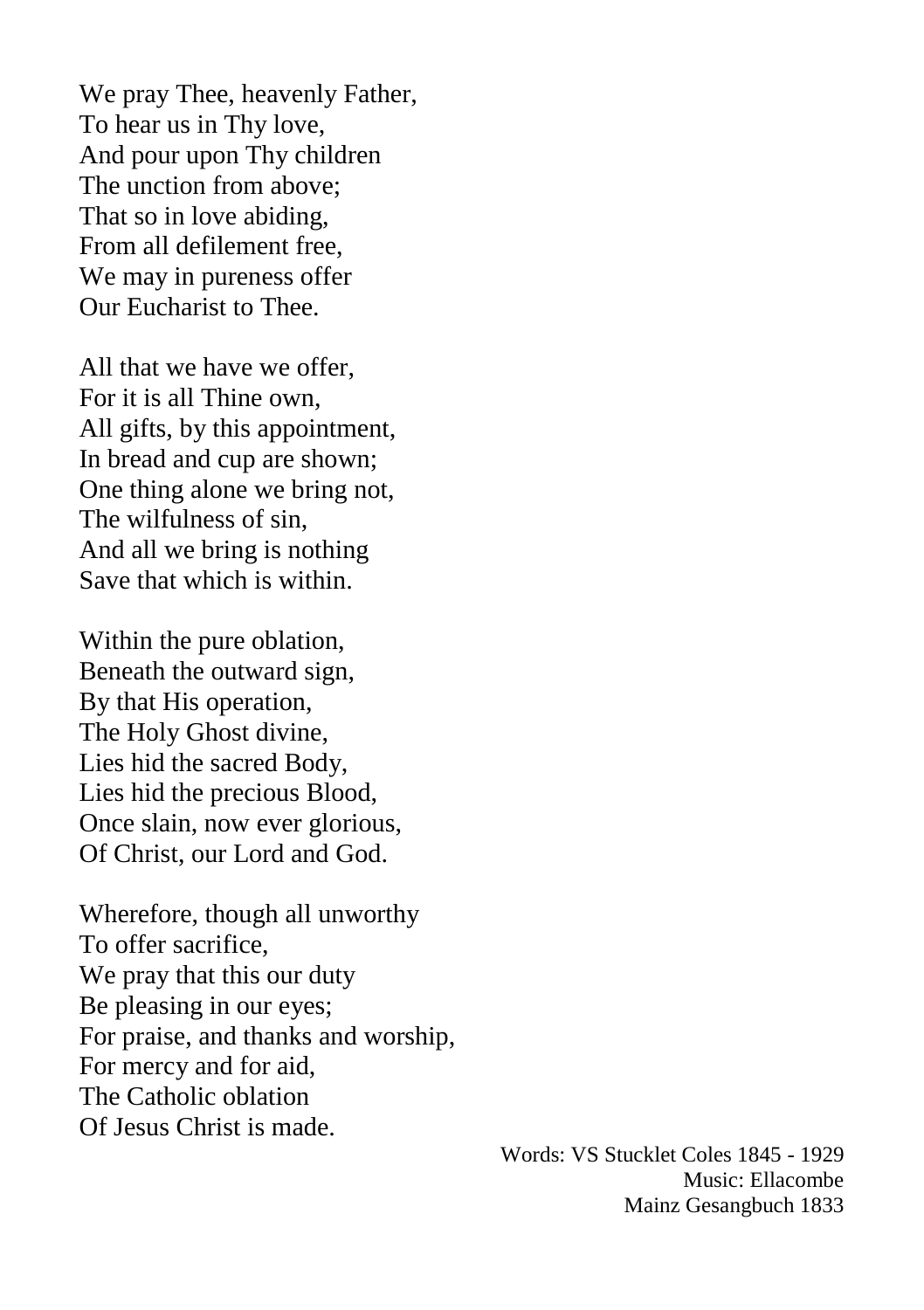#### *At the end:*

Thine, O Lord, is the greatness, the power and the glory and the victory and the majesty. All that is in Heaven and earth is Thine: All things come of Thee, O Lord, and of Thine own do we give Thee.

Father of all, we spread this table in thanksgiving for the gift of the Eucharist to Your Church. Accept our sacrifice this day, bind us together in Christ's love and in the love that He commanded us to bring to one another; this we ask through the same Jesus Christ our Lord. Amen.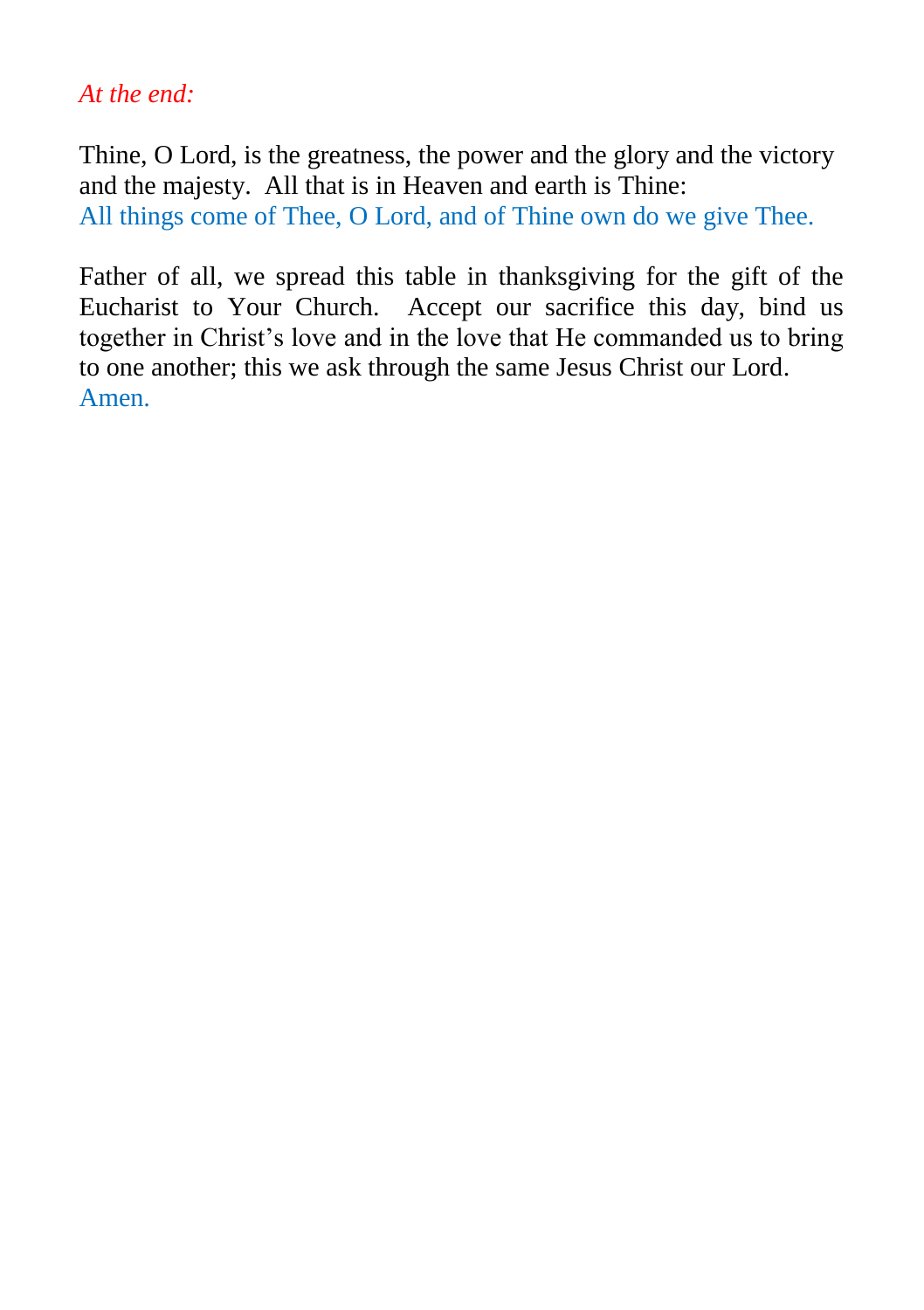*The priest begins the great prayer of thanksgiving:*

The Lord be with you. And with thy spirit. Lift up your hearts; We lift them up unto the Lord. Let us give thanks unto our Lord God. It is meet and right so to do.

It is indeed right, our duty and our salvation, Always and everywhere to give You thanks and praise, Holy Father, almighty and eternal God. Through Jesus Christ our great High Priest. He offered Himself to You the Lamb of God without blemish, The acceptable gift that gives You perfect praise. At the Last Supper, seated with His Apostles, He left this memorial of His Passion To bring us its saving power until the end of time. In this great Sacrament You feed Your people And strengthen them in holiness, So that throughout the world The human family may be enlightened by the one Fatih And drawn together in one communion of love. We come to the foretaste of Your heavenly banquet To be transformed by Your Grace And restored in the image and likeness of the risen Christ. Therefore, earth unites with Heaven To sing a new song of praise, We, too, join with angels and archangels, As they proclaim Your glory without end:

Holy, holy, holy, Lord God of hosts. Heaven and earth are full of Thy glory. Glory be to Thee, O Lord most high.

+ Blessed is He that cometh in the Name of the Lord. Hosanna in the highest.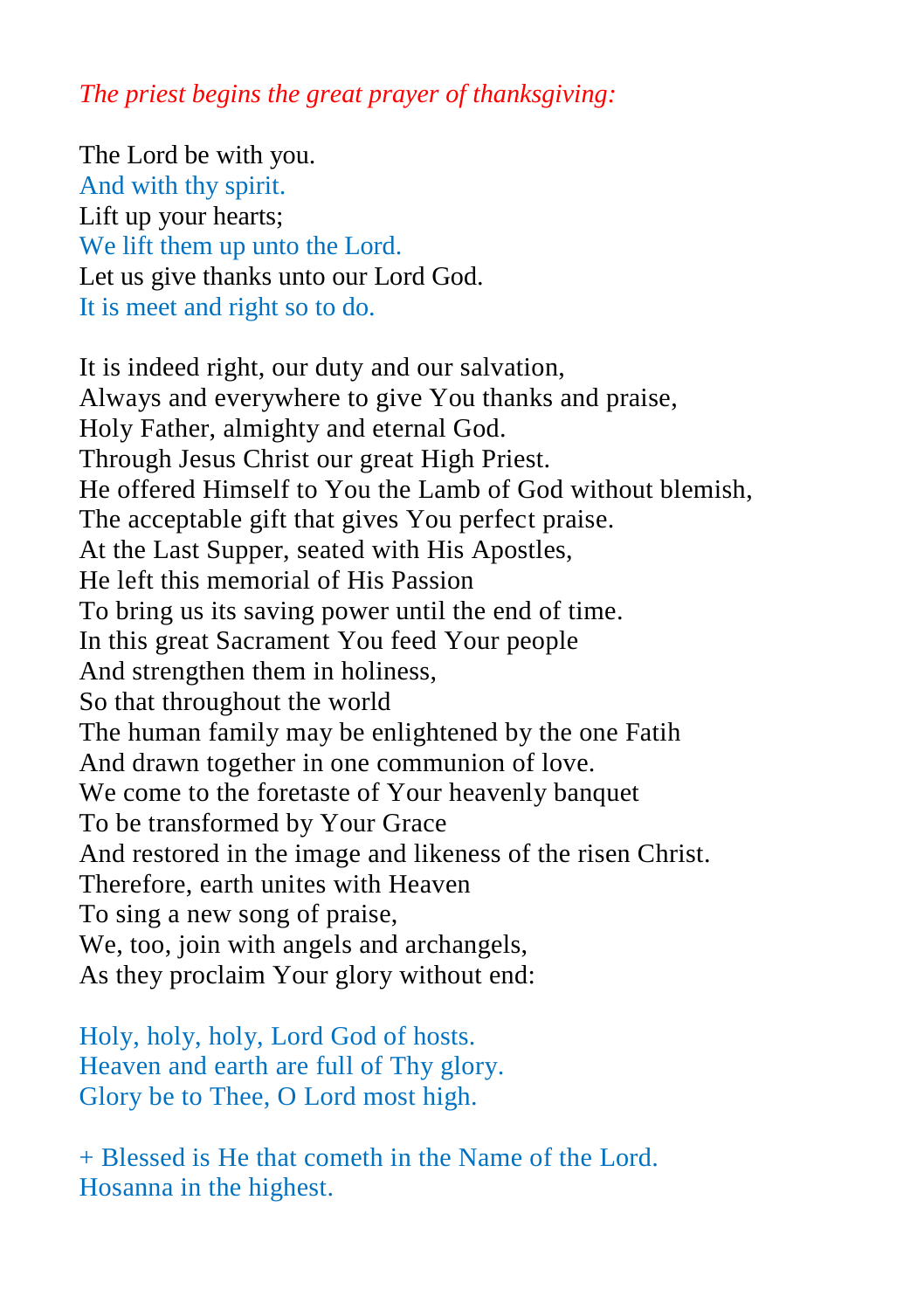We praise and bless you, loving Father, through Jesus Christ, our Lord; and as we obey his command, send your Holy Spirit, that broken bread and wine outpoured may be for us the body and blood of your dear Son.

On the night before he died he had supper with his Apostles and, taking bread, he praised you. He broke the bread, gave it to them and said: Take, eat; this is my body which is given for you; do this in remembrance of me.

*The priest holds up the consecrated Host for the people to see.*

When supper was ended he took the cup of wine. Again he praised you, gave it to them and said: Drink this, all of you; this is my blood of the new covenant, which is shed for you and for many for the forgiveness of sins. Do this, as often as you drink it, in remembrance of me.

*The priest holds up the chalice of consecrated wine for the people to see.*

So, Father, we remember all that Jesus did, in him we plead with confidence his sacrifice made once for all upon the cross. Bringing before you the bread of life and cup of salvation, we proclaim his death and resurrection until he comes in glory.

Christ has died; Christ is risen; Christ will come again.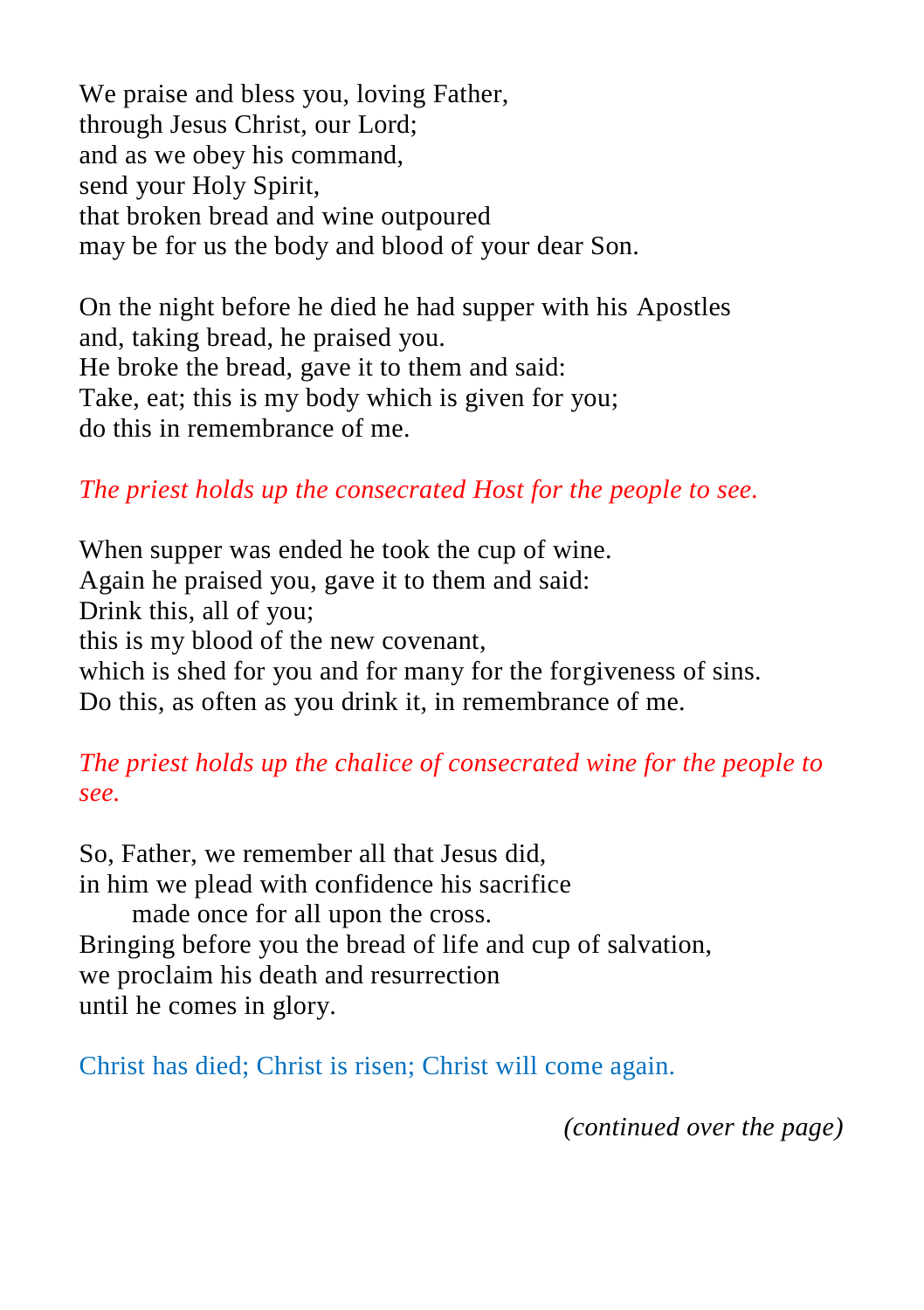Lord of all life, help us to work together for that day when your kingdom comes and justice and mercy will be seen in all the earth. Look with favour on your people, gather us in your loving arms and bring us with [*N and*] all the saints to feast at your table in heaven.

Through Jesus Christ, our Lord, By Whom and with Whom and in Whom, Amen, in the unity of the Holy Spirit, Amen, all honour and glory are Yours, almighty Father, for ever and ever. Amen.

As our Saviour has taught us, so we pray: Our Father, Who art in Heaven, hallowed by Thy Name; Thy Kingdom come, Thy Will be done on earth as it is in Heaven. Give us this day our daily bread and forgive us our trespasses as we forgive those who trespass against us; and lead us not into temptation, but deliver us from evil. For Thine is the Kingdom, the power and the glory for ever and ever. Amen.

#### We break this bread to share in the Body of Christ.

Though we are many, we are one body, because we all share in one bread.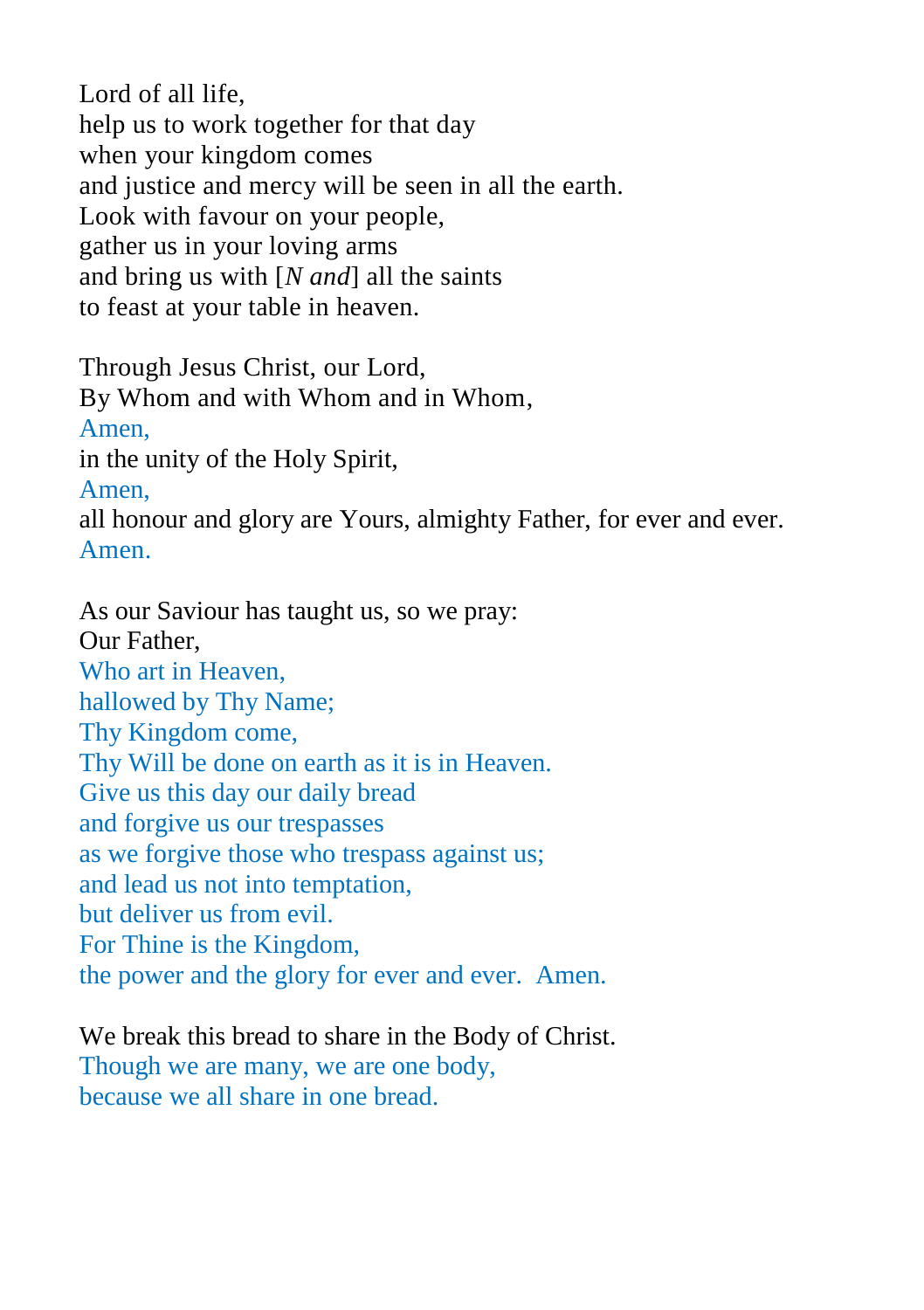O Lamb of God, that takest away the sins of the world, have mercy upon us. O Lamb of God, that takest away the sins of the world, have mercy upon us. O Lamb of God, that takest away the sins of the world, grant us Thy peace.

*The priest holds up the consecrated elements and invites people to receive Holy Communion:*

+ Behold the Lamb of God; behold Him, Who takes away the sin of the world; happy are they who are called to His Supper.

Lord, I am not worthy to receive You; but only say the Word and my soul will be healed.

Those who eat My Flesh and drink My Blood, abide in Me: and I in him, says the Lord. Alleluia!.

#### *Holy Communion follows.*

Thee we adore, O hidden Saviour, Thee, Who in Thy Sacrament are pleased to be; Both flesh and spirit in Thy presence fail, Yet here Thy Presence we devoutly hail!

O blest memorial of our dying Lord, Who living Bread to men doth here afford! O may our souls for ever feed on Thee, And Thou, O Christ, for ever precious be.

Fountain of goodness, Jesus, Lord and God, Cleanse us, unclean, with Thy most cleansing Blood; Increase our faith and love, that we may know The hope and peace which from Thy Presence flow.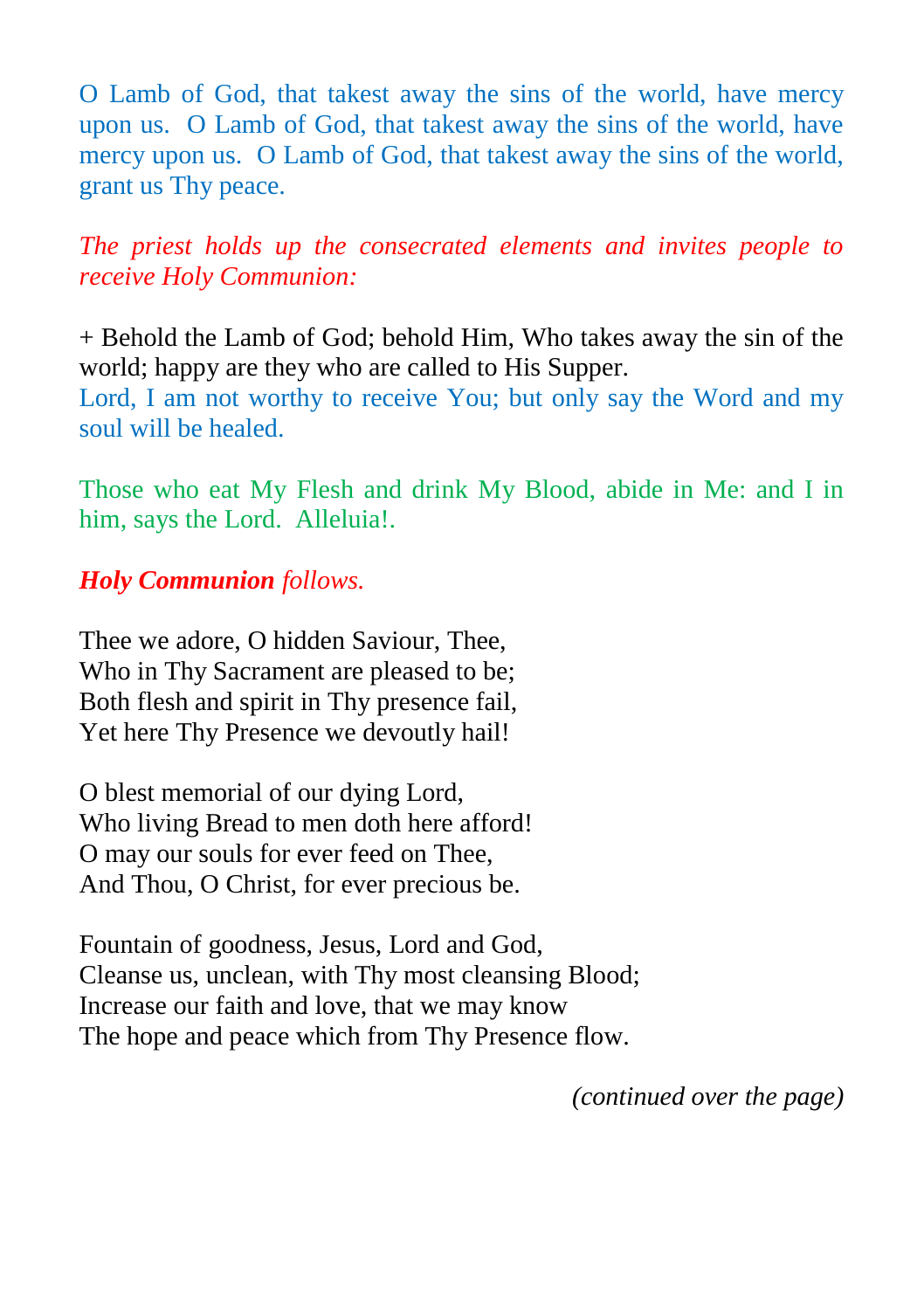O Christ, Whom now beneath a veil we see, May what we thirst for soon our portion be, To gaze on Thee unveiled, and see Thy face, The vision of Thy glory and Thy face.

> Words: S Thomas Aquinas 1227 - 74 Tr James Woodford 1820 - 85 Music: Anima Christi William Mahler 1823 - 77

*After Holy Communion:*

Let us pray:

All praise to You, our God and Father, for You have fed us with the Bread of Heaven and quenched our thirst from the true Vine: hear our prayer, that, being grafted into Christ, we may grow in unity and feast with Him in His Kingdom, through Jesus Christ our Lord. Amen.

*Music plays as the Altar is prepared for Benediction. The consecrated Host, being the Real Presence of Christ, is displayed on the Altar and during the following hymn is honoured with incense:*

O saving Victim, opening wide The Gate of Heaven to man below; Our foes press hard on every side, Thine aid supply, Thy strength bestow.

All praise and thanks to Thee ascend For evermore, blest One in Three; And grant us life that shall not end, In our true native land with Thee.

> Words: S Thomas Aquinas 1227 - 74 Tr JM Neale 1818 - 66 et al Music: Wareham William Knapp 1698 - 1768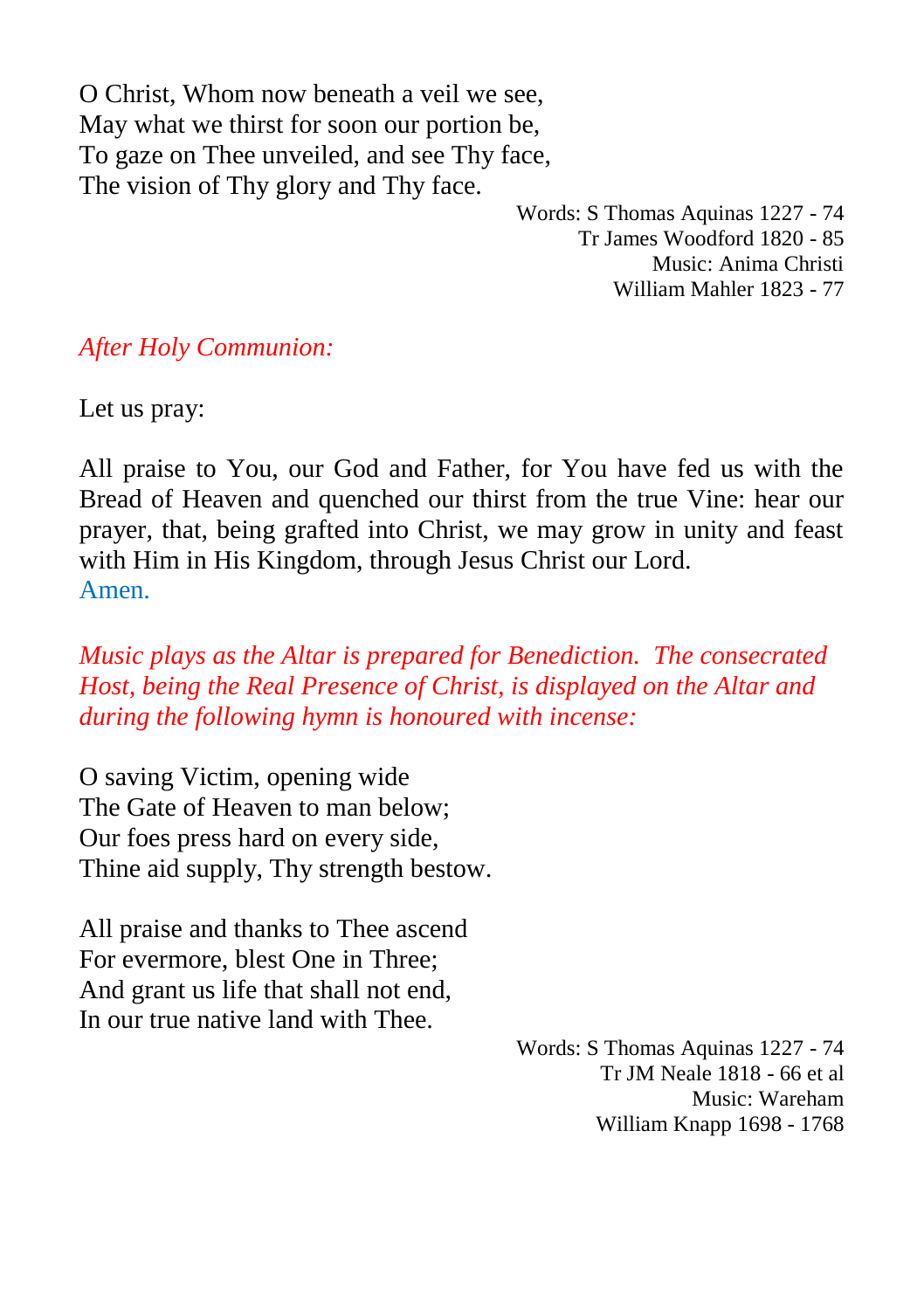#### **THE PROCESSION**

Laud, O Sion, thy salvation, Christ thy King and Shepherd true, Laud with hymns of exaltation Him to Whom all praise is due. Spend thyself His honour raising As is fitting so to do. *Ave verum Corpus Christi. Alleluia, alleluia!*

Sing today, the Mystery showing Bread of Heaven before thee yet, E'en the same of old provided, On the holy table set; Where twelve friends, divinely guided, With their Lord and Saviour met. *Ave Verum &c*

Lo! The new King's table gracing, Hath fulfilled the older rite: This new Passover effacing, That of old, which passed from sight; Truth revealed, the shadow chasing, Day is breaking on the night. *Ave verum &c*

What He did at Supper seated, His memorial ne'er to cease: Christ ordained to be repeated In the holy Eucharist, Round the Altar, where He calls us, This our Sacrifice of peace: *Ave verum &c.*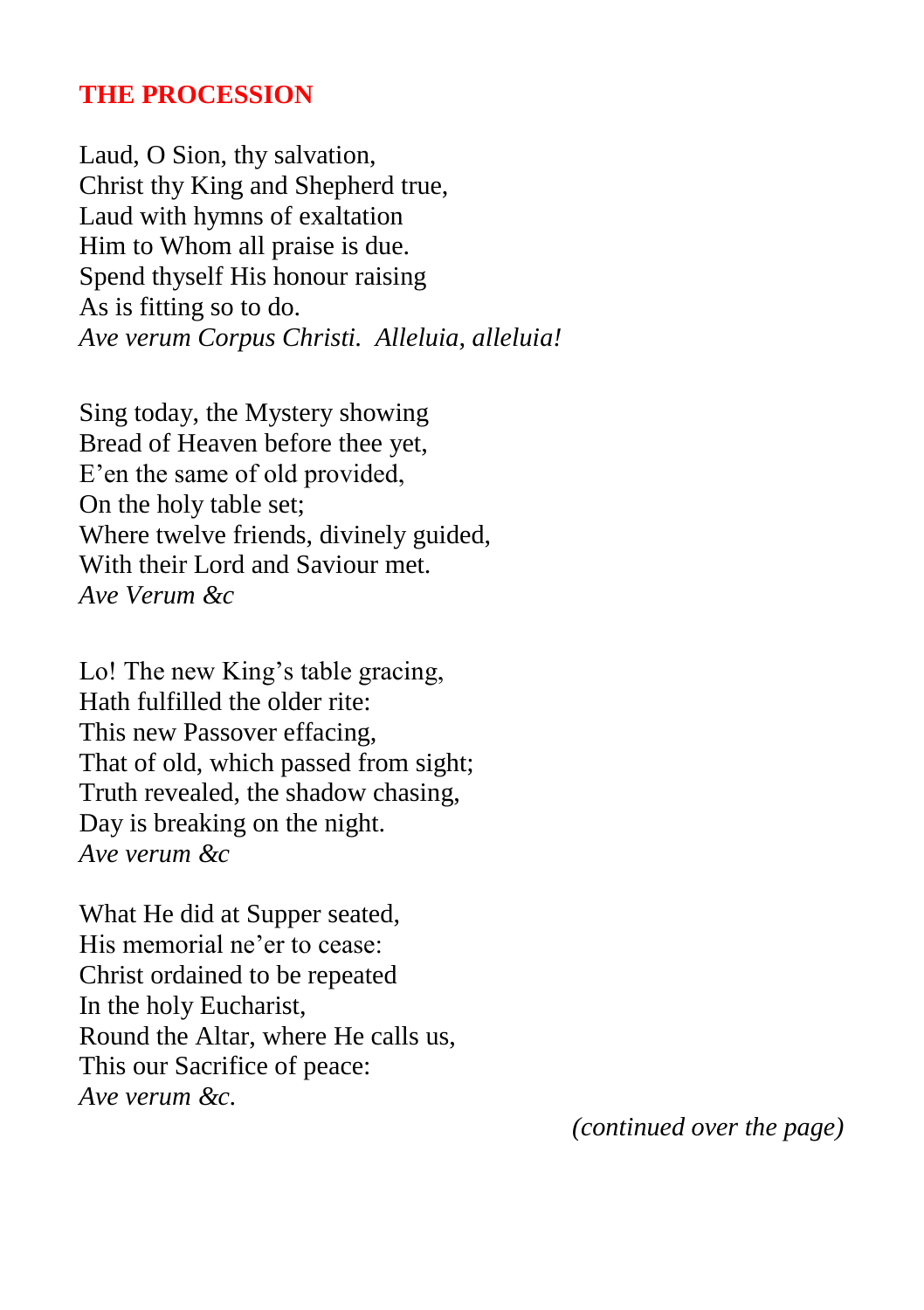Through the Faith to Christians given, Wondrous things are understood: Bread becomes His Flesh from Heaven, Wine becomes His holy Blood; So our sight, the world transcending, Gazes on this heav'nly Food. *Ave verum &c*

Wine is poured and bread is broken, Earth and Heaven to design, Glories to the sight forbidden, Seeing but the outward sign; But, beneath these signs are hidden, Christ our Lord by power divine. *Ave verum &c*

To the glory of the Father, And to that of Christ the King, In the power of the Spirit, All our thanks and prayers we bring. To the Trinity be glory As with joyful hearts we sing: *Ave verum &c*

> Words: Corpus Christi Sequence S Thomas Aquinas 1227 - 74 Tr in the Roman Missal adapted RGSD Music: Music: Ebenezer Thomas Williams 1869 - 1944

#### *Devotions follow:*

Blessed be God. Blessed be God. Blessed be His holy Name. Blessed be His holy Name. Blessed be Jesus Christ, true God and true Man. Blessed be Jesus Christ, true God and true Man.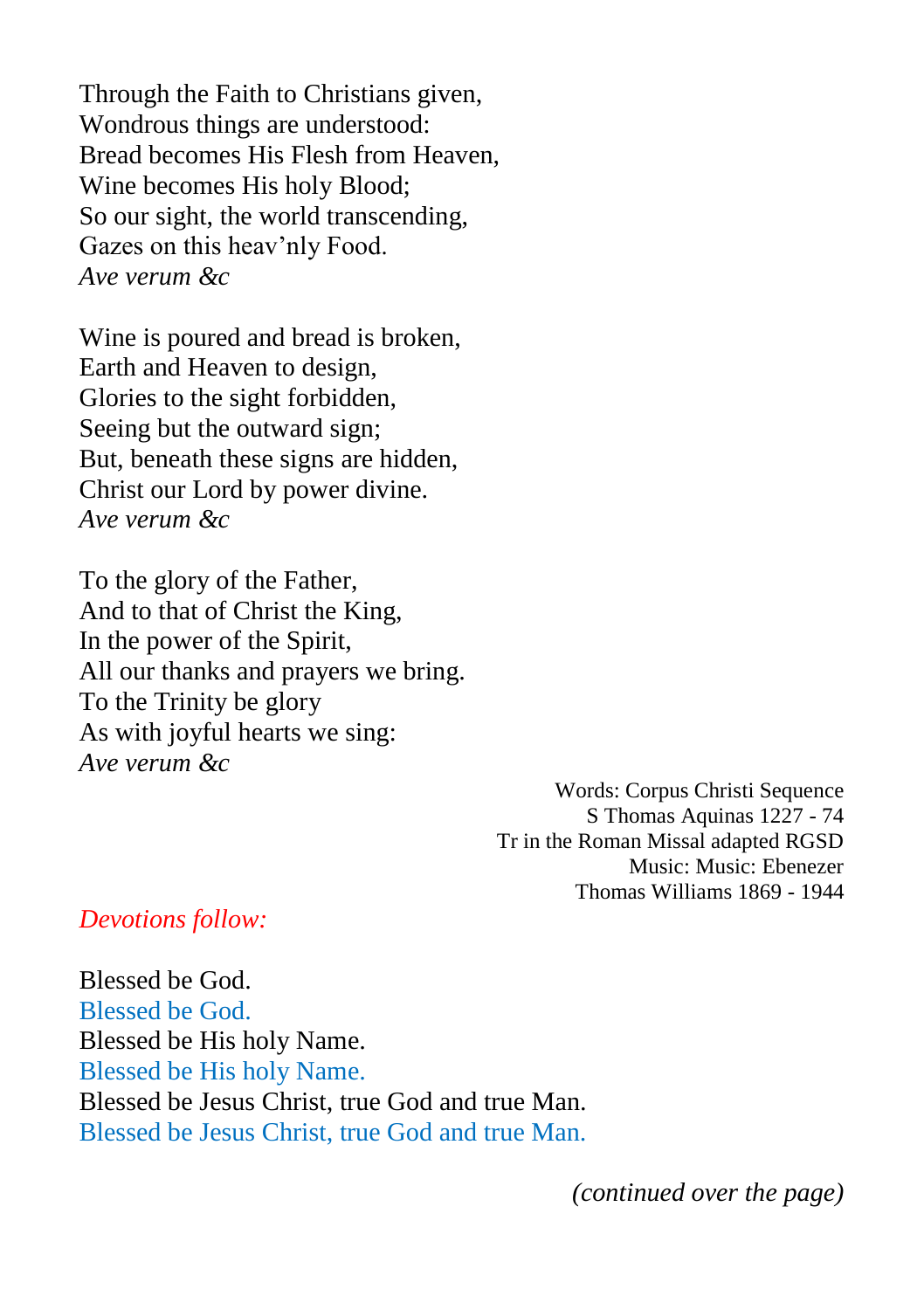Blessed be the Name of Jesus. Blessed be the Name of Jesus. Blessed be Jesus in the most holy Sacrament of the Altar. Blessed be Jesus in the most holy Sacrament of the Altar. Blessed be the Holy Ghost, the Paraclete. Blessed be the Holy Ghost, the Paraclete. Blessed be God in His angels and in His saints. Blessed be God in His angels and in His saints.

Blessed, praised, hallowed and adored be Jesus on His Throne of Glory! And in the most holy Sacrament of the Altar!

*During the following hymn, the Presence of Christ is honoured with incense again:*

Therefore, we before Him bending, This great Sacrament revere; Types and shadows have their ending, For the newer rite is here; Faith our outward sense befriending Makes the inward vision clear.

Glory let us give and blessing, To the Father and the Son, Honour, might and praise addressing While eternal ages run; Ever to His love confessing, Who from Both with Both is One. Amen.

> Words: S Thomas Aquinas 1227 - 74 Tr JM Neale 1818 - 66 et al Music: Picardy French carol probably C17 Found in Tiersot's Melodies Parish 1887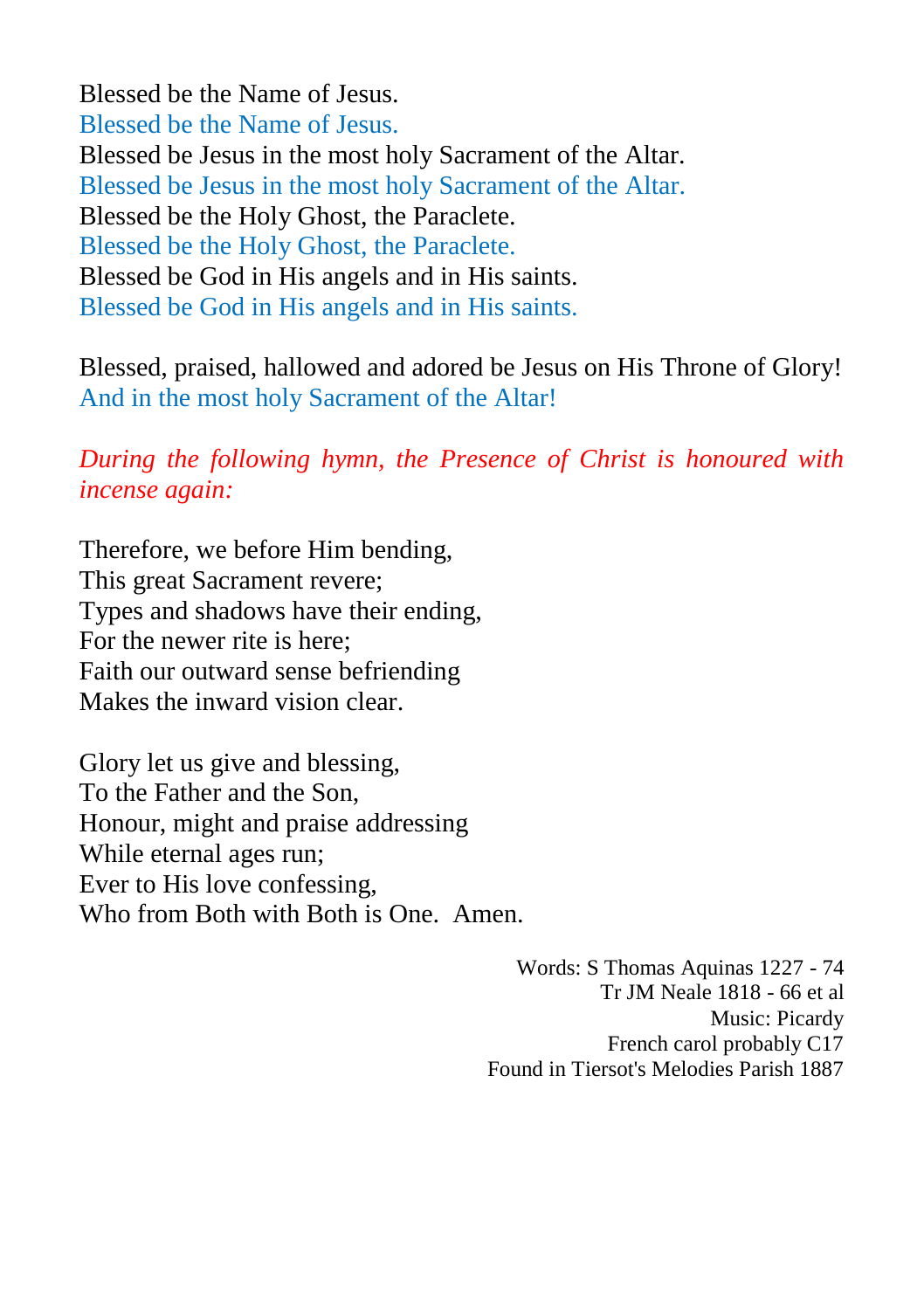Thou gavest them Bread from Heaven. Alleluia, alleluia! Containing in Itself all sweetness. Alleluia, alleluia!

Let us pray:

Lord our God, in this great Sacrament we come into the presence of Jesus Christ, Your Son, born of the Virgin Mary and crucified for our salvation and raised to glory as King of kings. May we who declare our faith in this fountain of love and mercy drink from it the water of everlasting life: in and through the same Jesus Christ our Lord, Who is alive and reigns with the Father and the Holy Spirit, God, throughout all ages, world without end. Amen.

*Benediction of the Blessed Sacrament is now administered; afterwards:*

Let us adore for ever the most Holy Sacrament.

O praise the Lord, all nations: praise Him all peoples.

For His mercy is evermore towards us and the Truth of the Lord endureth for ever.

Glory be to the Father and to the Son and to the Holy Ghost: as it was in the beginning, is now and ever shall be, world without end. Amen. Let us adore for ever the most Holy Sacrament

O praise our great and glorious Lord, And call upon His Name, To strains of joy tune every chord, His mighty acts proclaim: Tell how He freed His chosen race From Pharaoh's heavy hand, And led them by His sovereign Grace To seek the Promised Land.